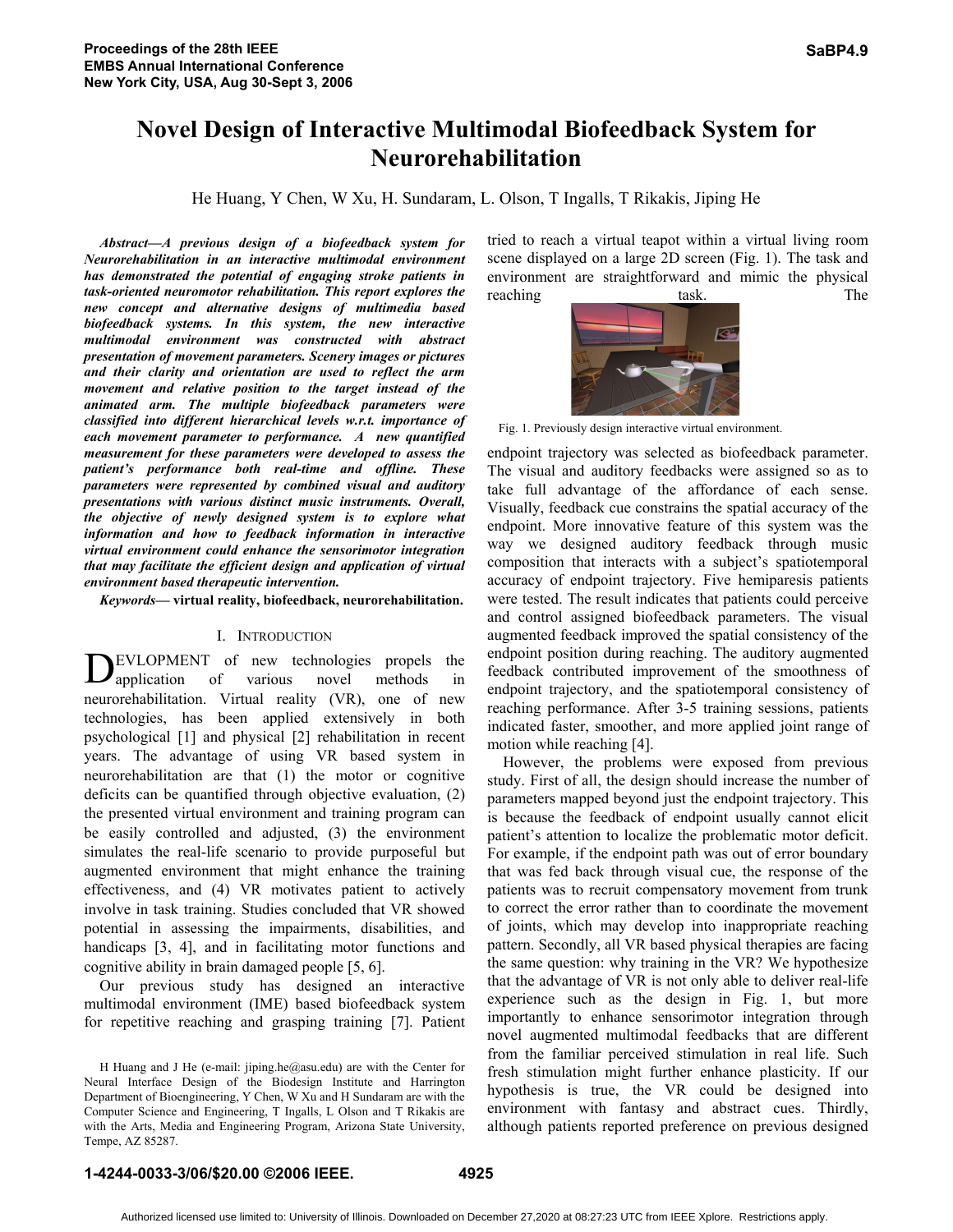IME environment, the engagement reduced when patients adapted to the straightforward feedback environment such as shown in Fig. 1. To keep patients' interests, more enriched feedback environment and more challenging training programs should be included. Additionally, our previous design simplified the IME feedback stimulation to avoid information overloading the perception of neurally injured patient. Although abstract environment requires more information processing capability, such an environment could help patients to train perception or cognitive functions such as converting imageries into spatial information of the movement and enhance sensorimotor integration.

This paper mainly focused on the new design of IME based biofeedback system with abstract and enriched presentation.

## II. METHOD

## *A. System Overview*

The biofeedback system integrates five computational subsystems: (a) motion capture, (b) motion analysis, (c) audio feedback, (d) visual feedback, and (5) database for archival and annotation (Fig. 2). All five subsystems are synchronized with respect to a universal time clock. Sixcamera based motion-capture system tracked 3D position of reflective markers with 100Hz sample rate. The real-time motion analysis subsystem smoothes the raw sensing data, and derives an expanded set of task specific quantitative features. This engine sends the analyzed data to audio, visual, and archival subsystems at the same frame rate. The audio and visual subsystems adapt their auditory and visual response dynamically to selected motion features under different feedback environments. The archival subsystem continuously stores the motion analysis as well as the feedback data with universal time stamp, for the purpose of annotation and off-line analysis. Our system situates participants in an IME, where physical actions of the arm are closely coupled with media feedback.



Fig. 2. System diagram.

#### *B. Hierarchical Level of Movement Features*

Multiple movement features were extracted and constructed into hierarchical levels (Table 1). The levels are defined based on the domain knowledge from therapists and the mechanism of motor control.

From level 1 to level 6, the parameter shifts from general movement feature to more detailed movement components. The biofeedback parameters are mapped starting from lower level that is considered as more important feature for trained

TABLE I HIERARCHICAL MOTION FEATURES

| Level | Features                                                    |  |  |  |
|-------|-------------------------------------------------------------|--|--|--|
|       | 3D hand trajectory/relative error to the predefined path    |  |  |  |
|       | Shoulder flexion/elbow extension                            |  |  |  |
| 3     | Shoulder rotation/shoulder abduction                        |  |  |  |
| 4     | Trunk flexion/trunk rotation/trunk lean/shoulder trajectory |  |  |  |
|       | Supination/Pronation                                        |  |  |  |
|       | Wrist extension                                             |  |  |  |

task. Because the endpoint trajectory was reported as the control variable for goal-directed reaching task [8], the endpoint trajectory and hand-to-target relationship were inserted into level 1. Level 2 includes the joints determining the arm opening. Level 3 contains the joints affecting the reaching direction. The parameters in level 4 can be used to monitor the compensatory movement from trunk. The features in level 5 and 6 define the grasping performance.

## *C. Multi-Goal Framework*

Reaching and grasping task includes three sub-goals in the action space reaching and preparing to grasp the target, opening of the arm joints, and the flow of the movement. All sub-goals are computable from motion features.

(1) *Reaching and Grasping*: The goal of the task is to reach out for the target with minimum spatial error, correct hand orientation, and speed.

(2) *Opening*: In addition to goal (1), subject should open the arm. Neurological injured patients might not achieve this sub-goal by means of torso movement compensation.

(3) *Flow*: This goal characterizes the coordination in the upper-extremity while reaching and grasping.

# *D. Coupling Action to Feedback*

The structure of the feedback environment and its relationship to the achievement of the goals were based on well-established principles regarding the role and function of art [9]. To achieve initial engagement the environment must be aesthetically attractive, easy to use and intuitive. Having attracted the attention of the patient the environment must maintain their attention through evolution of form and content. At the highest level of its structure the environment must communicate to the patient the messages that can encourage the accomplishment of the movement goals. These messages are: *reach*, *open*, and *flow*. The mappings and content follow a similar structural hierarchy as the movement parameters and goals with sub-message levels supporting the communication of each larger message. As is the case of movement parameters, there are feedback parameters that the subject can quickly understand and control, parameters that require practice to control and subconscious parameters supporting the achievement of the consciously controlled goals.

## *E. Abstract Biofeedback Environment Design*

In the abstract environment, subject faces more challenging feedback to motor mapping. Visually, the subject is presented with a picture in a frame. The picture explodes into thousands of particles, and then the subject is able to reassemble the picture by completing the reaching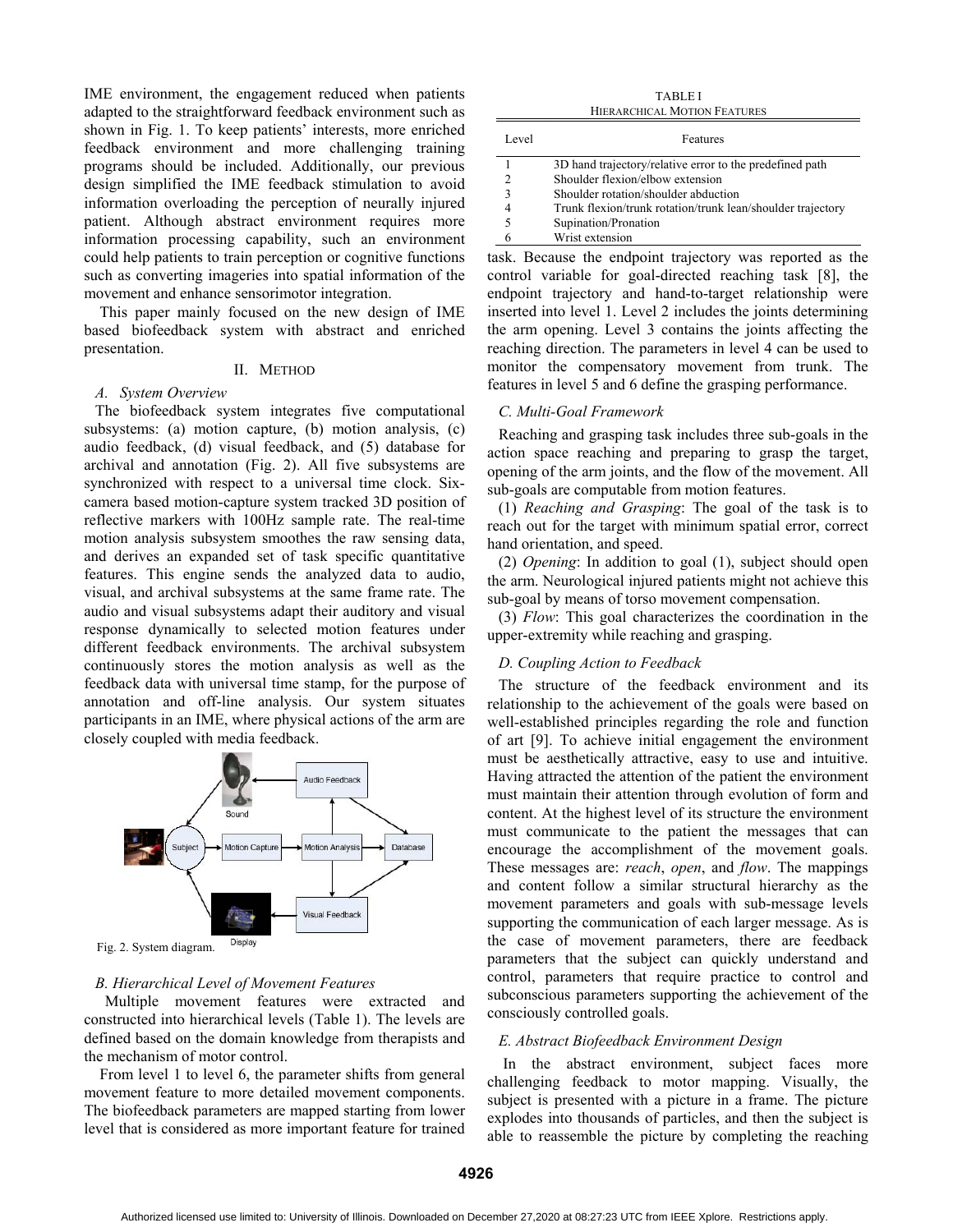and grasping movement. The vertices locate the particle in 3D space, while the texture coordinates provide a 2D mapping to a color from the image. The motion of the particles has five components: rotation angle that maps the hand orientation, and four motion vectors: explosion, turbulence, horizontal pull, and vertical pull that feed back the spatial accuracy of endpoint.

The accompany music is composed by the dynamic movement of upper-extremity. The detailed design and mapping were list in table II, III and IV. For example, the shoulder extension and elbow extension introduces an accompaniment played by string instruments and the opening of the shoulder introduces an accompaniment played by winds (Table IV). This synchrony of chords, like joint synchrony, can only be controlled subconsciously especially by musically naïve subjects. When synchrony is achieved and the chords are in harmony the subjects knows it. However, when that is not the case conscious analysis in real time will offer little to the subject. Synchrony and the resulting harmony need to be achieved through experimentation.

#### *F. Validation Metrics*

The following mathematical equations were applied to quantify the goal achievement and task performance of patients.

# *(1) Spatial Error*

Two spatial errors were considered: (a) distance between hand and target and (b) hand orientation. The normalized hand-target distance is represented as 2  $\frac{1}{\|X_h(0) - X_t\|_2} = \frac{\|X_h(t_3) - X_t\|_2}{\|X_h(0) - X_t\|_2}$  $(t_{\scriptscriptstyle 3})$  $h(v) = A_1$  $\frac{X_h(t_3) - X_T}{X_h(0) - X_T}$  $d_1 = \frac{\left\|X_h(t_3) - X_T\right\|_2}{\left\|X_h(0) - X_T\right\|_2}$ .

where  $X_h$  is 3D position of hand marker,  $X_T$  is the target position, t3 is decelerating ending time and  $\| \cdot \|_2$  is L2 distance metric. The error in hand orientation  $d_2$  is defined as the distance between actual joint angle and desired position.

The overall spatial accuracy of a target reaching trial is the weighted linear combination of hand-target distance and hand orientation accuracy:  $s = w_1^s d_1 + w_2^s d_2$  (1).

Wherein,  $w_1^s$  and  $w_2^s$  are weights.

## *2). Arm Openness*

Shoulder extension and elbow extension were applied to quantify the arm openness. In the similar manner with spatial error, the shoulder openness and the elbow openness are defined as the relative error with respect to the desired shoulder extension and elbow extension:

$$
p_s = \frac{\left|\theta_s(t_3) - \theta_s^T\right|}{\left|\theta_s(0) - \theta_s^T\right|}, p_e = \frac{\left|\theta_e(t_3) - \theta_e^T\right|}{\left|\theta_e(0) - \theta_e^T\right|}
$$
(2).

where  $p_s$  and  $p_e$  are the error in shoulder openness and elbow openness respectively,  $\theta_s$  and  $\theta_e$  are shoulder and elbow extension angle, and  $\theta_s^T$  and  $\theta_e^T$  are the desired shoulder extension and elbow extension respectively. Both  $p_s$  and  $p_e$  are numbers between 0 and 1, zero means full openness and ones mean no openness. The overall arm openness is defined as the linear combination of shoulder

openness and elbow openness:  $p = w_1^p \cdot p_s + w_2^p \cdot p_e$ , where  $w_1^p$  and  $w_2^p$  are weights.

| <b>TABLE II</b>                                     |                                                |                 |                      |         |  |  |
|-----------------------------------------------------|------------------------------------------------|-----------------|----------------------|---------|--|--|
| MUSICAL FEEDBACK OF ENDPOINT TRAJECTORY             |                                                |                 |                      |         |  |  |
| Movement                                            | % of Reaching                                  |                 | Musical Feedback     |         |  |  |
| State                                               | Distance                                       |                 | Harmony              |         |  |  |
|                                                     | $0.00 - 0.19$                                  |                 | $\overline{I^{ma7}}$ |         |  |  |
| Reaching                                            | $0.19 - 0.50$                                  |                 | vi                   |         |  |  |
|                                                     | $0.50 - 0.85$                                  |                 | $V^7$ /IV            |         |  |  |
| Grasping                                            | N/A                                            |                 | IV                   |         |  |  |
|                                                     | $0.63 - 1.00$                                  |                 | $ii^7$               |         |  |  |
| Returning                                           | $0.29 - 0.63$                                  |                 | $\rm V^7$            |         |  |  |
|                                                     | $0.00 - 0.29$                                  |                 | I                    |         |  |  |
| <b>TABLE III</b>                                    |                                                |                 |                      |         |  |  |
| MUSICAL FEEDBACK OF VELOCITY OF ENDPOINT TRAJECTORY |                                                |                 |                      |         |  |  |
|                                                     |                                                |                 | Pulse Subdivision    |         |  |  |
|                                                     | <b>Velocity Range</b>                          |                 |                      |         |  |  |
|                                                     | $0.00 - 0.192$                                 |                 | 2                    |         |  |  |
|                                                     | $0.192 - 0.410$                                |                 | 3                    |         |  |  |
|                                                     | 0.410-0.640                                    |                 | 4                    |         |  |  |
|                                                     | 0.640-0.780                                    |                 | 6                    |         |  |  |
|                                                     | 0.780-1.00                                     |                 | 8                    |         |  |  |
|                                                     |                                                | <b>TABLE IV</b> |                      |         |  |  |
|                                                     | MUSICAL FEEDBACK OF SHOULDER FLEXION/EXTENSION |                 |                      |         |  |  |
| Instrument                                          | Reaching                                       |                 | Returning            |         |  |  |
|                                                     | Mv                                             | td              | Mv                   | td      |  |  |
| Flute                                               | $0 - 60$                                       | 100-300         | $0 - 60$             | 100-300 |  |  |
| Clarinet                                            | 50-60                                          | 200-600         | 50-60                | 200-600 |  |  |

Note: Mv: Musical Instrument Digital Interface (MIDI) velocity, *t*d: MIDI duration. The elbow extension is mapped in the similar manner.

#### *3). Flow Error*

Intuitively, the flow error is related with the smoothness of speed curve. The smoother the speed curve, the less the flow error is. Two measurements of curve smoothness -(a) zero cross number and (b) polynomial curve fitting error were introduced. Then we defined flow error measurement by combining three speed curves - (a) speed of hand marker moving, (b) speed of shoulder extension angle and (c) speed of elbow extension.

Denote the speed curve during reaching as  $v(t)$ . The zero crossing number *k* is defined as the number of zero crossing of first order derivative of speed  $v'(t)$ . The smaller the zero crossing number, the smoother the speed curves. Another useful metric is the curve fitting error that is defined as the square error  $e_f$  between original curve and fitting curve. Before computing the curve fitting error, we first normalize the curve by the maximum value. Then we divide the reaching duration into acceleration phrase and deceleration phrase due to the asymmetry of speed curve and fit the two phrases separately. Hence, the curve fitting error of speed is:  $e_f = \int_{t_1}^{t_2} [v_N(t) - f(v_N(t))]^2 dt + \int_{t_2}^{t_3} [v_N(t) - f(v_N(t))]^2 dt$ , where  $v_N(t)$ is normalized speed curve, *t1*, *t2* and *t3* are reaction time, acceleration ending time, and deceleration time respectively, *f*() is curve fitting operator. The zero crossing number and curve fitting error were combined as a smooth vector to represent the smoothness of reaching speed.

The overall flow error incorporates the smoothness of three speed curves: (a) hand marker speed, (b) shoulder extension speed and (c) elbow extension speed. Define the smooth vector of hand marker speed, shoulder extension